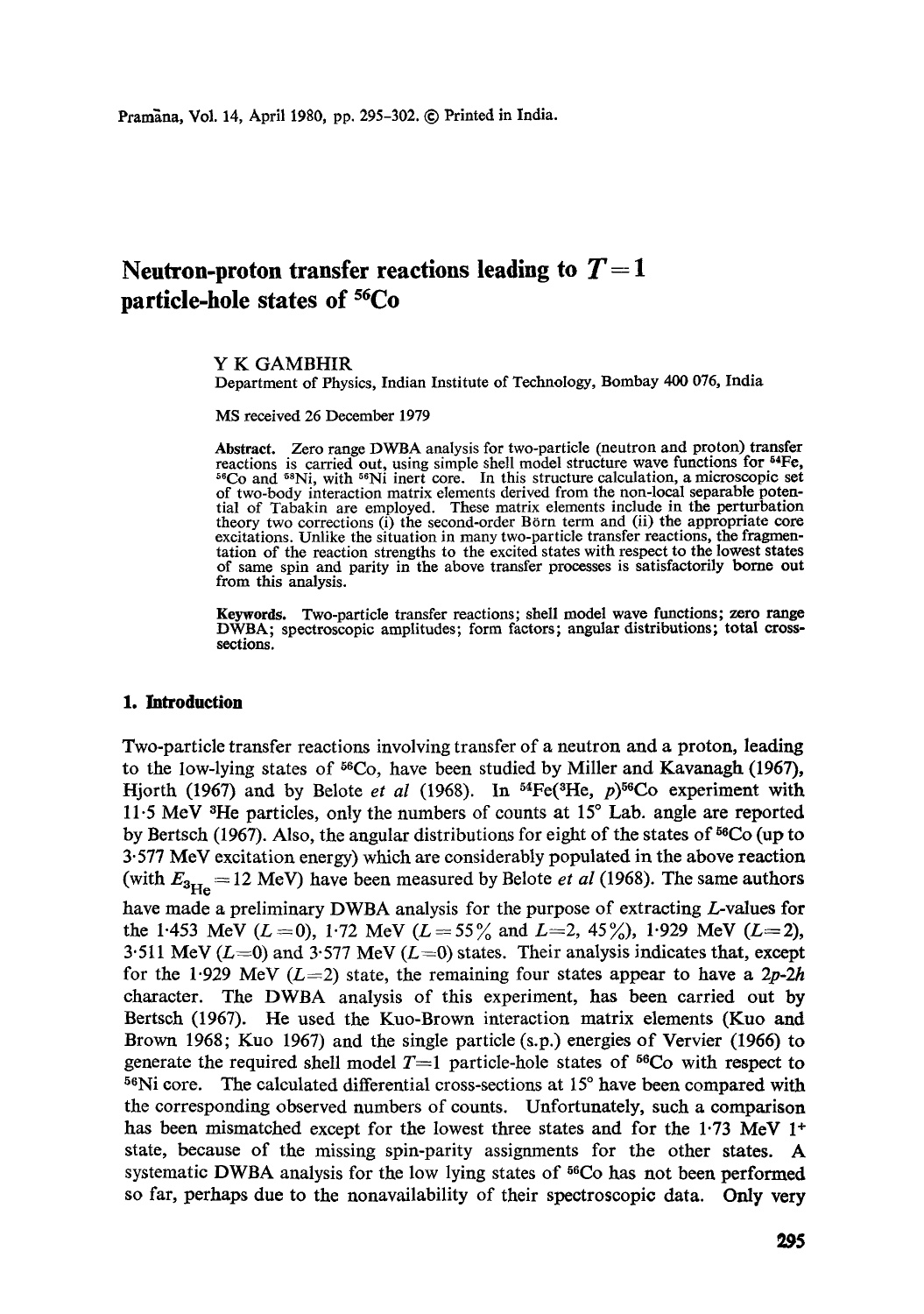recently, complete spectroscopic data for all the levels up to  $1.73$  MeV, of <sup>56</sup>Co have been reported by Kampp and Buhl (1978). This, in fact, is one of the reasons which prompted us to carry out the DWBA analysis for  $^{54}Fe$  ( $^{3}He$ , p)  $^{56}Co$  reaction.

For the <sup>58</sup>Ni(d, a)<sup>56</sup>Co ( $E_d$  = 14.9 MeV) reaction the angular distributions and absolute differential cross-sections at 25° for zero angular momentum transfer ( $L=0$ ), 35° for  $L=2$ , 50° for  $L=4$ , and at 35° for  $L=6$  have been measured by Hjorth (1967). The zero-range DWBA analysis has also been performed by the same author. In his analysis, the ground state of  $58$ Ni with respect to  $56$ Ni core has been assumed to be

$$
|^{58}\text{Ni (g.s.)}\rangle = 0.764*|(p_{3/2})^2 J = 0\rangle + 0.606*|(f_{5/2})^2 J = 0\rangle;
$$

while the low lying states of  $56Co$  with respect to  $56Ni$  core have been borrowed from the work of Wells (1965), which are described, in terms of mixed proton hole (confined to  $1f_{7/2}$ ) neutron particle (in  $2p_{3/2}$  or  $1f_{5/2}$ ) configurations. This DWBA analysis of Hjorth (1967) has been confined only to the lowest two (0.16 MeV  $3$ <sup>+</sup> and 0.58 MeV  $5<sup>+</sup>$ ) excited states. Similar analysis for other states has not been performed, again due to the lack of their spectroscopic data.

In this paper we present a complete zero range DWBA analysis for both <sup>54</sup>Fe (<sup>3</sup>He, p) <sup>56</sup>Co ( $E_{3_{\text{He}}} = 11.5 \text{ MeV}$ ) and <sup>58</sup>Ni (d, a) <sup>56</sup>Co ( $E_d = 14.9 \text{ MeV}$ ) reactions. It differs from the earlier analyses in the following respects: Firstly, for both the reactions, we use the same wave functions for the low lying states of <sup>56</sup>Co generated in terms of  $T=1$  proton hole neutron particle excitations with the microscopic set of Tabakin interaction m.e. Further, the ground state of  $58$ Ni used here is obtained in terms of mixed two neutron shell model configurations with the interactions m.e. of Cohen *et al* (1967). In addition, we analyse all the reaction processes leading to the various states of  $^{56}$ Co up to 1.73 MeV excitation energy. In this sense the present investigation is complete and in a way supplements the earlier investigations.

## **2. Method and calculation**

Only the spectroscopic amplitudes appearing in the analysis contain the nuclear structure information. The partial spectroscopic amplitude  $S_J(j_1, j_2)$  is defined (apart from a phase and a multiplication factor) as an overlap between the state ( $|\psi_{Im}\rangle$ ) of the heavy nucleus and the state obtained by coupling the wave function  $(|j_1 j_2 JM\rangle)$  of the transferred pair of nucleons to the state  $(|\psi_{I_1 m_1}\rangle)$  of the lighter nucleus. Explicitly

$$
SJ(j_1 j_2) = \langle \psi_{Im} (A+2) | ((j_1 j_2) J \otimes \psi_{I_1})_m^I \rangle. \tag{1}
$$

The structure wave functions for  $^{54}Fe$ ,  $^{58}Ni$  and  $^{56}Co$  are generated in the framework of simple shell model with 56Ni core. Thus the ground state of 54Fe is simply given by the two proton holes in  $1f_{7/2}$  coupled to total angular momentum (J) zero, while that of  $^{58}$ Ni is given in terms of mixed two-neutron configurations occupying  $2p_{3/2}$ ,  $1f_{5/2}$  and  $2p_{1/2}$  s.p. orbitals. Similarly, the low lying states of <sup>56</sup>Co are described

<sup>\*</sup>These mixing coefficients are supposed to be inferred from  $(d, p)$  and  $(d, t)$  reactions on <sup>88</sup>Ni [see Fulmer *et al* (1964) and Fulmer and Daehnick (1965)].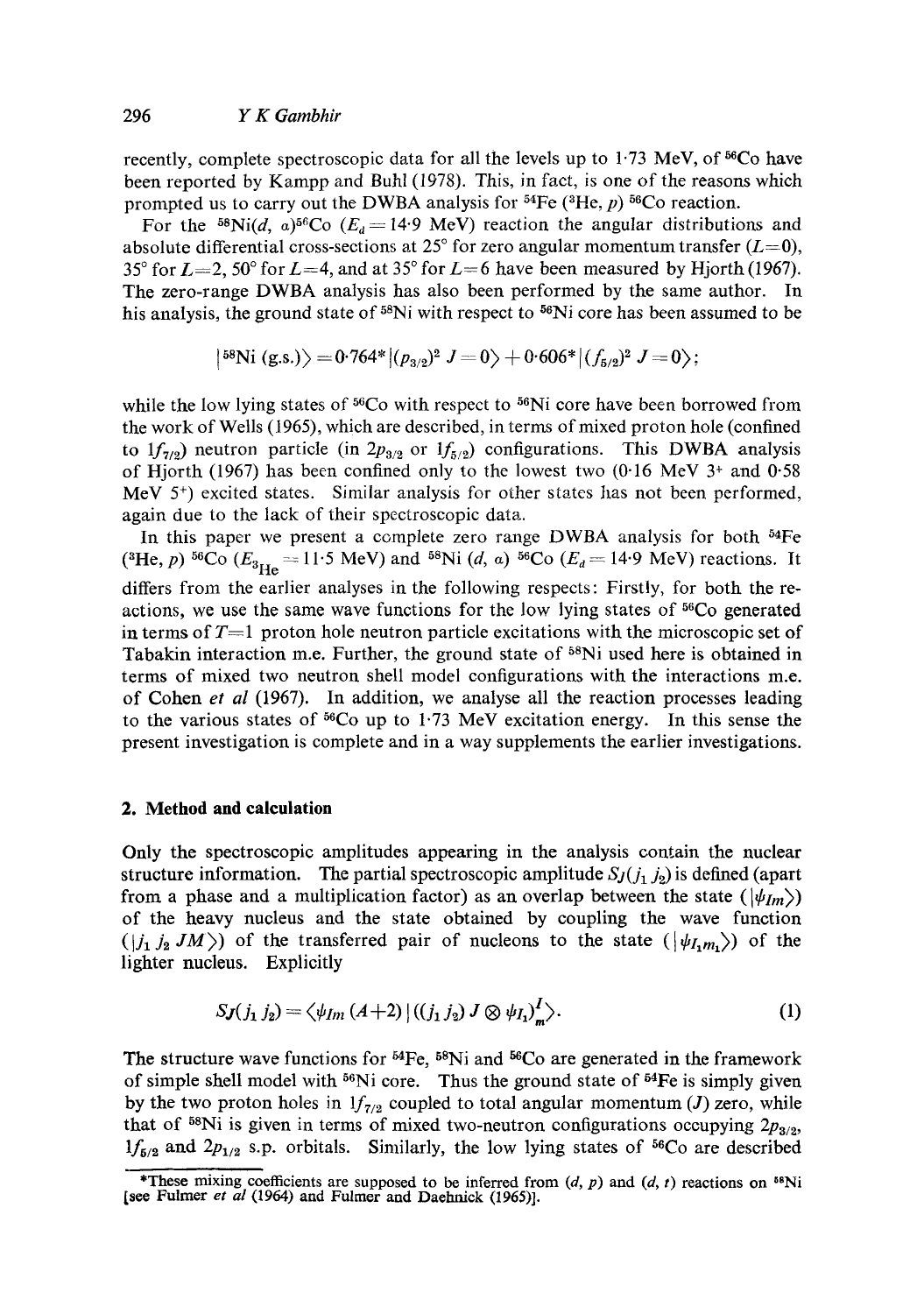in terms of the mixed proton hole (in  $1f_{7/2}$ ) neutron particle (in any of  $2p_{3/2}$ ,  $1f_{5/2}$ and  $2p_{1/2}$  levels) configurations in contrast to those used by Hjorth (1967). In calculating the shell model wave functions, we have used a phenomenological set of interaction m.e. of Cohen *et al* (1967) for <sup>58</sup>Ni and a microscopic set of interaction matrix elements derived from the non-local separable potential of Tabakin (1964) for  $^{56}Co$ . For both the nuclei, the single-particle energies employed are taken from the observed  $57\text{Ni}$  spectrum. The microscopic interaction matrix elements include two corrections within the perturbation theory: (i) the second order Börn term which was shown to be important by Kerman and Pal (1967) and (ii) the core polarisation corrections with *3p-lh* intermediate states. The plane wave intermediate states aaad an angle averaged Pauli operator are used in the calculation of the second order Börn term. This correction term, unlike the bare term, is no longer diagonal in the centre of mass radial node quantum number  $(N)$ . Therefore, to make the two-body relative matrix elements independent of  $N$ , an averaging procedure similar to that of Clement and Baranger (1968) is followed. In the estimation of the core polarisation corrections, six hole states ( $lp_{3/2}$ ,  $lp_{1/2}$ ,  $ld_{5/2}$ ,  $2s_{1/2}$ ,  $ld_{3/2}$ ,  $lf_{7/2}$ ) and eight particle states  $(2p_{3/2}, 1f_{5/2}, 2p_{1/2}, 1g_{9/2}, 2d_{5/2}, 1g_{7/2}, 3s_{1/2}, 1d_{3/2})$  are considered. The excitations from the  $1f_{7/2}$  hole state to the  $2p_{3/2}$ ,  $1f_{5/2}$ ,  $2p_{1/2}$  particle states are excluded. The details of the calculation of the two-body effective matrix elements are similar to those used in *2s-ld* region by Clement and Baranger (1968).

The shell model wave functions for  $^{54}Fe$ ,  $^{56}Co$  and  $^{58}Ni$  with respect to  $^{56}Ni$  core, can be written as

$$
\left|\psi_{I=0}\left(^{54}\text{Fe}\right)\right\rangle = \left|\left(f_{7/2}\right)^{-2} I = 0\right\rangle; \tag{2}
$$

$$
\left|\psi_{Im}\left(^{56}\text{Co}\right)\right\rangle = \sum_{j_n} a_{j_n}^I \left| \left((f_{7/2})_p^{-1} j_n\right)_{m}^I \right\rangle; \tag{3}
$$

and 
$$
|\psi_{I=0}^{\text{(58Ni)}}\rangle = \sum_{j_n} b_{j_n} (j_n)^2 I = 0 \rangle;
$$
 (4)

where the expansion coefficients  $a_{j_n}^f$ ,  $b_{j_n}$  are determined from the configuration mixing calculations. Using equations (2) to (4) in the expression (1) for  $S_J$   $(j_1, j_2)$ yields:

$$
S_{\bm{J}}\left(f_{7/2}\,j_n\right)=a_{J_n}^{\bm{J}};\tag{5}
$$

for  $^{54}Fe$  ( $^{3}He$ , p)  $^{56}Co$  reaction and

$$
S_J (f_{7/2} j_n) = [(2J+1)/8(2j_n+1)]^{1/2} a_{j_n}^J b_{j_n}, \qquad (6)
$$

for  $^{58}$ Ni(d, a)  $^{56}$ Co reaction. The DWBA expressions for the form factors, angular distributions and total cross-sections involve (e.g see Broglia *et al* (1972) or Baer *et al*  (1973)) in addition to  $S_j$  ( $j_1 j_2$ ), the bound state wave functions of the transferred nucleons and the distorted wave functions of the projectile and the outgoing particles.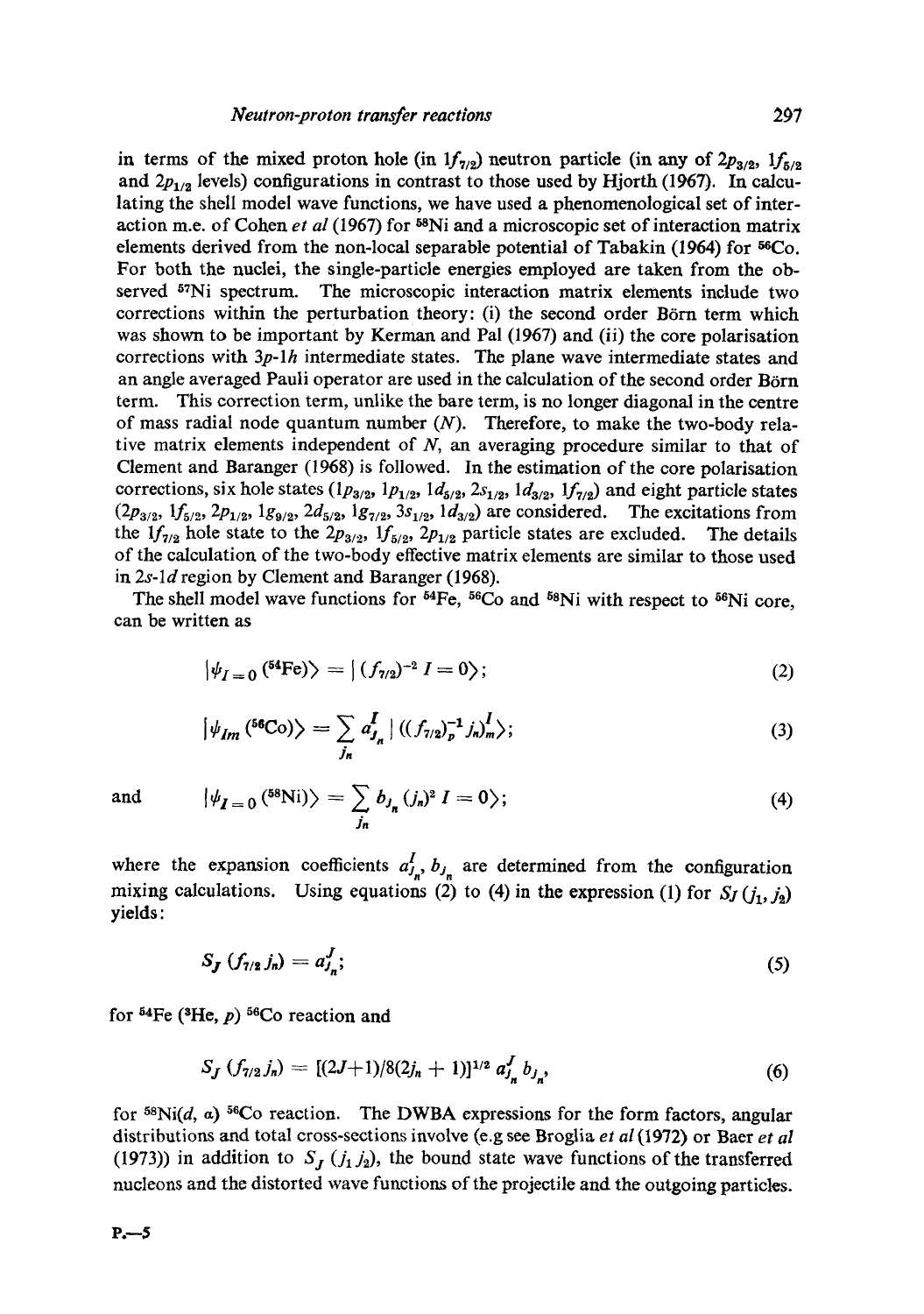# 298 *Y K Gambhlr*

The single-nucleon bound state wave functions are obtained from the Woods-Saxon well with a radius of  $1.25 \frac{A^{1/3} \text{fm}}{A}$  being the mass number of the heavy nucleus, and a diffuseness of 0"65 fm. For the case of a proton, a Coulomb potential of a uniform charge distribution of appropriate radius  $(r_0A^{1/3})$  and total charge is also included. The spin-orbit coupling has been taken to be 25 times the Thomas value and the welldepth is adjusted so that the calculated eigenvalue is approximately half of the two nucleon separation energy. The bound state wave functions together with  $S_1(j_1, j_2)$ are used to calculate form factors following the Bayman-Kallio (1967) procedure. The distorted waves for the projectile and the outgoing particles are generated through the optical model potential written as

$$
V(r) = -V_0[1 + \exp(r - R)/a_0]^{-1} - i [W'(1 + \exp(r - R')/a'_0)^{-1}
$$
  
+ 4 W'' \exp ((r - R'')/a'\_0) (1 + (\exp (r - R'')/a''\_0))^{-2}] + V\_c. (7)

Here,  $R = r_0 A^{1/3}$ ,  $R' = r'_0 A^{1/3}$ ,  $R'' = r''_0 A^{1/3}$ , A being the mass of the heavier particle in the scattering channel and  $V_c$  represents Coulomb potential due to a uniform charged sphere of radius  $r_cA^{1/3}$  fm. The optical model parameters used in the present analysis, are taken from the earlier studies and are listed in table 1. With this the differential ( $\sigma(\theta)$ ) and the total ( $\sigma$ ) cross-sections are calculated using the computer code DWUCK IV of Kunz (undated). An overall normalisation  $D_0^2 = 22 \times 10^4$ MeV2fm 3, in conformity with the earlier analyses (e.g. Bali *et al* (1971) Rapaport *et al* (1972)), is employed for the calculated  $\sigma$  ( $\theta$ ) which are then compared with the corresponding observed absolute differential cross-sections.

## **3. Results, discussion and conclusion**

The calculated spectrum of <sup>56</sup>Co and some of the theoretical values of  $\sigma(\theta)$  for <sup>54</sup>Fe (<sup>3</sup>He, *p*) <sup>56</sup>Co and <sup>58</sup>Ni (*d*, *a*) <sup>56</sup>Co reactions are presented in figure 1. The same figure also shows the respective experimental results for comparison. In this figure are shown the observed numbers of counts at  $\theta = 15^\circ$  (Miller and Kavanagh 1967) and the calculated  $\sigma(\theta=15^{\circ})$  multiplied by the normalisation  $D_0^2$ . It is evident from the figure that the analysis satisfactorily reproduces the observed data for all but  $1^+$  state popu-

| Reaction and<br>bombarding<br>energy (MeV)           |                            | V<br>(MeV)               | $r_{0}$<br>(fm)        | $a_{\alpha}$<br>(f <sub>m</sub> ) | W'<br>(MeV)          | $W^{\prime\prime}$<br>(MeV) | $r'_0=r''_0$<br>(f <sub>m</sub> ) | $a'_0 = a''_0$<br>(f <sub>m</sub> ) | $r_c$<br>(f <sub>m</sub> ) |
|------------------------------------------------------|----------------------------|--------------------------|------------------------|-----------------------------------|----------------------|-----------------------------|-----------------------------------|-------------------------------------|----------------------------|
| $54Fe$ ( $^3He$ , p) $56Co$<br>$E_{\rm ^8He}$ = 11.5 | <sup>3</sup> He<br>p       | $167 - 7$<br>$58 - 0$    | $1 - 07$<br>1.23       | 0.82<br>0.35                      | $16 - 88$<br>$0-0$   | 0.0<br>8.5                  | 1.694<br>1.23                     | 0.602<br>$1 - 20$                   | $1 - 40$<br>1.23           |
| $^{58}$ Ni (d, a) $^{56}$ Co d<br>$E_d = 14.9$       | ₽ů<br>$P_{\rm S}$<br>$a^*$ | $98 - 6$<br>84.0<br>46.3 | 1.105<br>0.89<br>1.574 | 0.709<br>0.85<br>0.586            | $0-0$<br>0.0<br>15.4 | $16 - 49$<br>$11-0$<br>0.0  | 1.17<br>1.30<br>1.574             | 0.831<br>0.85<br>0.586              | $1 - 30$<br>0.89<br>1.30   |

**Table** 1. Optical-model parameters used in the DWBA analysis, taken from the ato-mic data and nuclear data tables compiled by Percy and Percy (1976).

\*See also Hjorth (1967).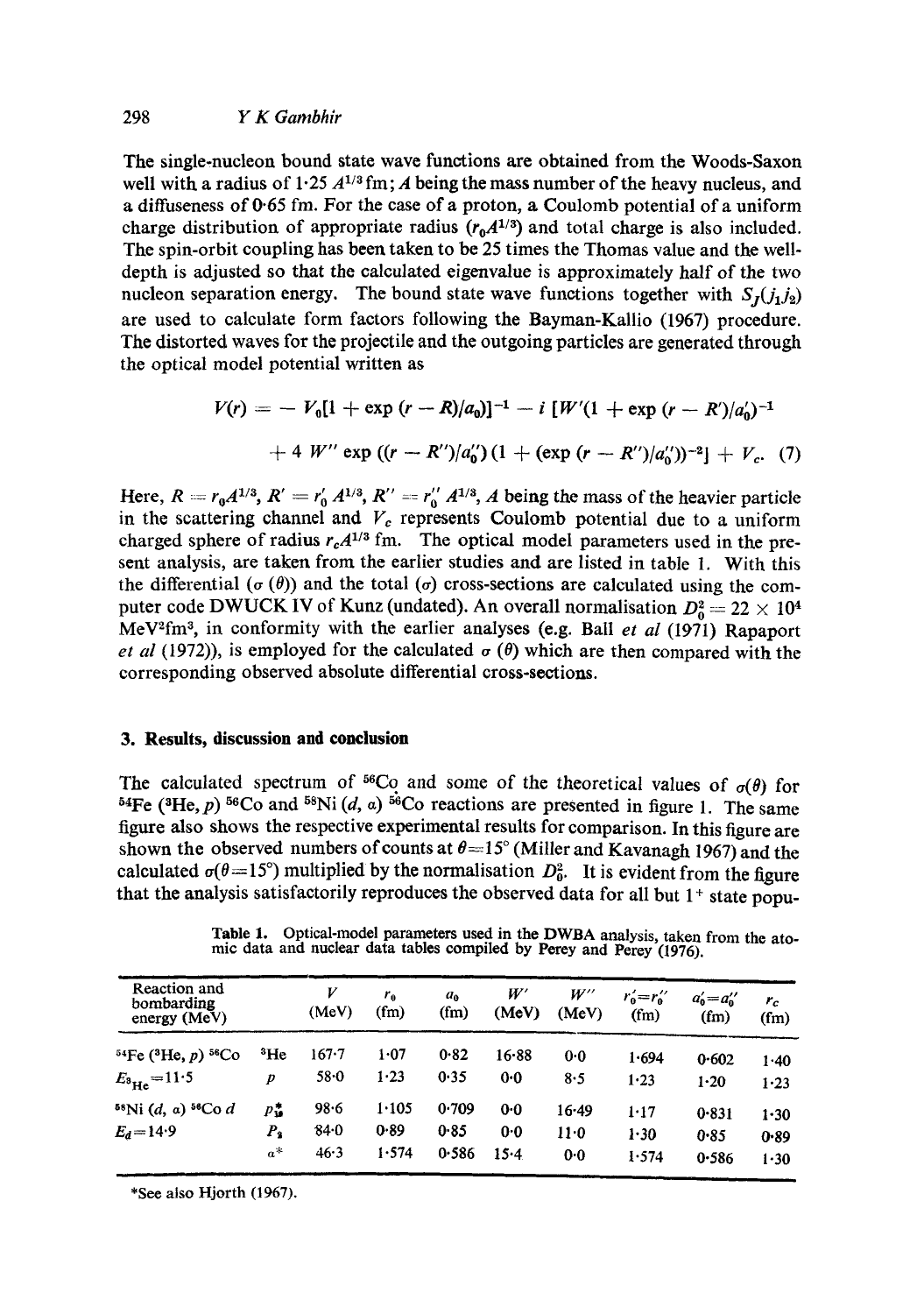

Figure 1. The '(d, a) Expt.' shows the measured (Hjorth (1967))  $\sigma(\theta)$  at  $\theta = 25^{\circ}$  for  $L=0$ ,  $\theta = 35^{\circ}$  for  $L=2$ ,  $\theta = 50^{\circ}$  for  $L=4$ , for <sup>ss</sup>Ni(d, a) <sup>so</sup>Co. The '(d, a) calculation' gives the corresponding at  $\theta = 15^{\circ}$  are given.

lated in <sup>54</sup>Fe (<sup>3</sup>He,  $p$ )<sup>56</sup>Co reaction. Goode and Zemick (1969) in fact have shown that 1.73 MeV 1<sup>+</sup> state is predominantly a 2p-2h state and therefore the present simple  $p-h$  picture used in this analysis is not adequate. In the same figure the measured  $\sigma(\theta)$ , at  $\theta = 25^{\circ}$  for  $L=0$ ,  $\theta = 35^{\circ}$  for  $L=2$ ,  $\theta = 50^{\circ}$  for  $L=4$  of Hjorth (1967) and the corresponding calculated  $\sigma(\theta)$  multiplied by  $D_0^2$ , obtained with the optical model parameter set  $P_2$  of table 1, for <sup>58</sup>Ni (d, a) <sup>56</sup>Co are compared. The figure reveals that the observed trends are well reproduced. The analysis overestimates  $\sigma(\theta = 50^{\circ})$ for  $5^+_1$  state and underestimates the same for  $5^+_2$  state. The probable reason for this is a negligible configuration mixing  $(5^+_1$  turns out to be 98.9%  $((f_{7/2})^{-1} p_{3/2})$  state) and hence very small cancellation for  $5<sub>1</sub><sup>+</sup>$  state and accordingly a little coherence for  $5\frac{1}{2}$  state, can occur. A slight increase/decrease in the mixing coefficient can reproduce the observed data for the  $5^{+}_{1}/5^{+}_{2}$  state. The calculated  $\sigma(\theta)$  with the set  $P_1$ for the optical model parameters given in table 1, are roughly 1.4 times larger than those obtained with the set  $P_2$ . These observations indicate that the results obtained with the parameters of the set  $P_1$  will worsen the quality of the agreement and hence not shown in the figure 1. The experimental (Kampp and Buhl (1978)) and the calculated spectrum for <sup>56</sup>Co, included in the same figure, agrees reasonably well except for  $2_1^+$  and  $5_1^+$  states, which are pushed down by about 0.5 MeV and 0.35 MeV respectively. The 1<sup>+</sup> state is slightly higher (see Gambhir and Parthasarathy 1978). This quality of agreement obtained without any adjustable parameter, can indeed be considered satisfactory.

In figure 2, the calculated angular distributions for

are given along with the available (Belote *et al* 1968) experimental results. For the  $2^+_{1,2}$ states, as both S=0 and 1 transfers are permitted, the average  $\sigma(\theta) = \frac{1}{2} [\sigma(\theta)_{S=1}] +$  $\sigma(\theta)_{S=0}$  is shown. The calculated curves are normalised separately, such that in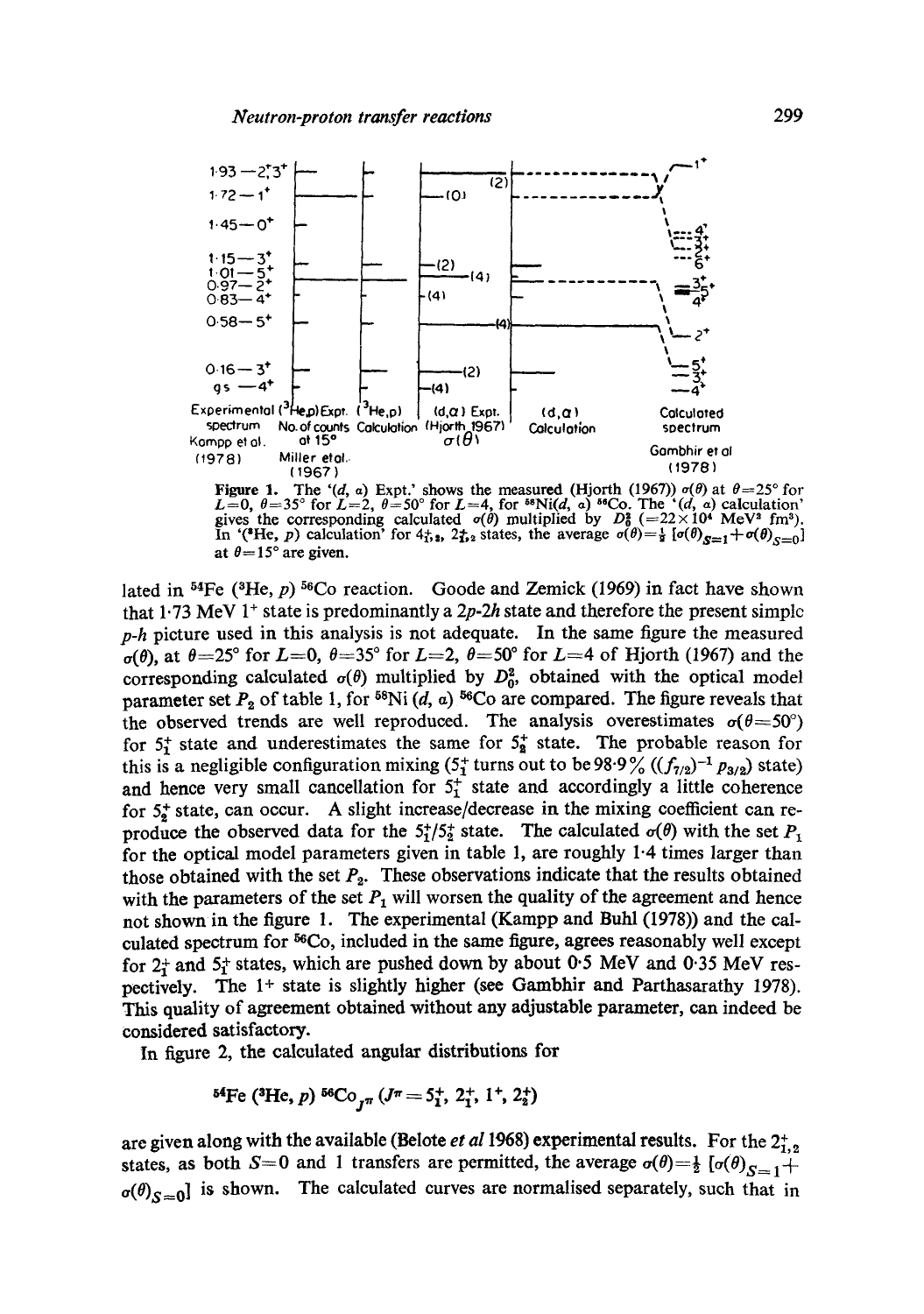

Figure 2. Angular distributions obtained in the zero range DWBA for <sup>54</sup>Fe (<sup>3</sup>He, *p*)  $^{56}$ Co<sub>*I*r</sub> (*J*<sup>r</sup> = 5<sup>*t*</sup>, 2*t*, 1<sup>*+*</sup>, 2*t*). The experimental data are of Belote *et al* (1968) and the theoretical curves are normalised so as to reproduce the first observed maximum (see text).

each distribution, the first observed maximum is reproduced. For the  $5<sub>1</sub><sup>+</sup>$  state, as there is no well-defined observed maximum, the normalisation is arbitrarily chosen to reproduce the observed  $\sigma(\theta)$  at 37.5°. The experimental trends are reproduced. It is to be noted that the calculated  $\sigma(\theta)$  after multiplying by  $D_0^2$ , are considerably higher than the corresponding observed  $\sigma(\theta)$ .

The angular distributions for  $^{58}$ Ni(d,  $\alpha$ )  $^{56}$ Co reaction are plotted in figure 3, along with the experimental data taken from Hjorth (1967). The L-transfer values are given in the parantheses. The theoretical curves shown are for the optical parameter set  $P_2$  and are normalised so as to reproduce the respective observed  $\sigma(\theta)$  at  $\theta = 25^\circ$ for  $L=0$ ,  $\theta=35^{\circ}$  for  $L=2$ ,  $\theta=50^{\circ}$  for  $L=4$ . This normalisation factor is close to unity (ranges between 1.3 to 0.7) except for the 1<sup>+</sup> state where its value is  $\simeq$  7. The shape and the positions as well as the numbers of minima and maxima of the angular distributions for  $^{58}$ Ni (d, a)  $^{56}$ Co are well reproduced. The results with both  $P_1$  and  $P_2$ sets of parameters show similar trends and differ by a factor of 1.4 in magnitude as mentioned earlier. The curves of the  $P_1$  set for  $1^+$  and  $2^+_2$  states show large oscillations.

In conclusion, we wish to state that simple shell model description with realistic effective interaction reproduces reasonably well, in the zero range DWBA analysis, the systematics observed in  $^{54}Fe(^{3}He, p)^{56}Co$  and  $^{58}Ni(d, a)^{56}Co$  reactions.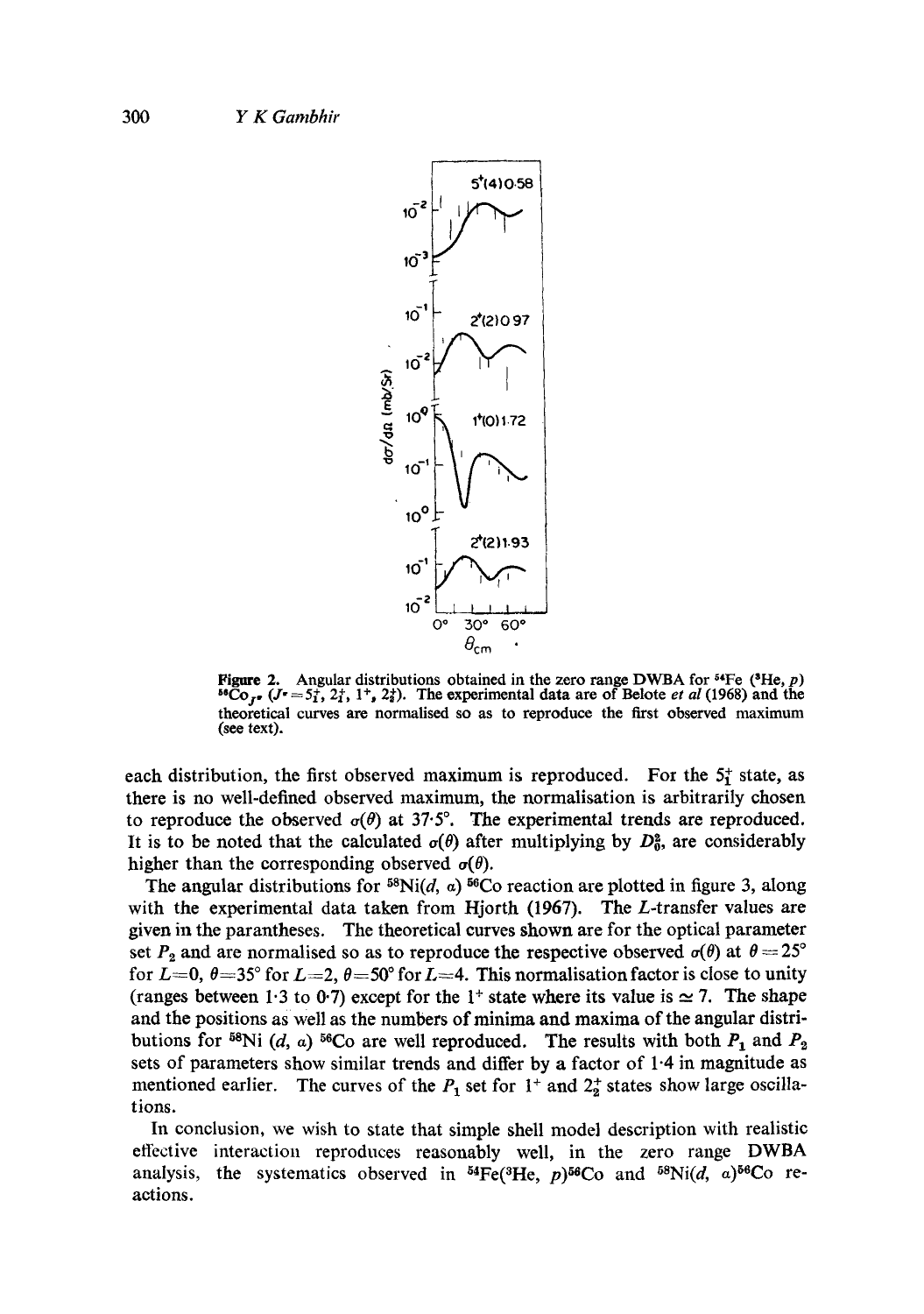

Figure 3. Angular distributions obtained in the zero-range DWBA for <sup>58</sup>Ni (d, a) <sup>66</sup>Co. The observed data is of Hjorth (1967). The theoretical curves for the optical parameter set  $P_2$ , are normalised so as to reproduce the observed  $\sigma(\theta)$  at  $\theta = 25^{\circ}$  for  $L=0$ ,  $\theta = 35^{\circ}$  for  $L=2$ ,  $\theta = 50^{\circ}$  for  $L=4$ .

## **Acknowledgements**

The author is thankful to Prof. P D Kunz and Dr B S Nilsson for help in running the computer code DWUCK IV at the Niels Böhr Institute (NBI). Financial support from NBI during the author's short visit there is gratefully acknowledged. Thanks are due to Dr R Parthasarathy for helpful discussions.

### **References**

Baer H W, Kraushaar J J, Moss C E, King N S P, Green R E L, Kunz P D and Rost E 1973 Ann. Phys. (NY) 76 437

Ball J B, Auble R L and Ross P G 1971 Phys. Rev. C4 196

Bayman B F and Kallio A 1967 Phys. Rev. 156 1121

Belote T A, Dorenbusch W E and Rapaport J 1968 Nucl. Phys. A109 666

Bertsch G F 1967 Phys. Lett. B25 62

Broglia R, Hansen O and Riedel C 1972 Adv. Nucl. Phys. 6 287

Clement D M and Baranger E U 1968 Nucl. Phys. A108 27

Cohen S, Lawson R D, MacFarlane M H, Pandya S P and Soga M 1967 Phys. Rev. 160 903

Fulmer R H, McCarthy A L, Cohen B L and Middleton R 1964 Phys. Rev. 133 B955

Fulmer R H and Daehnick W W 1965 Phys. Rev. 139 B579

Gambhir Y K and Parthasarathy R 1978 ICTP-Preprint-IC/78/29

Goode P and Zamick L 1969 Phys. Rev. Lett. 22 958